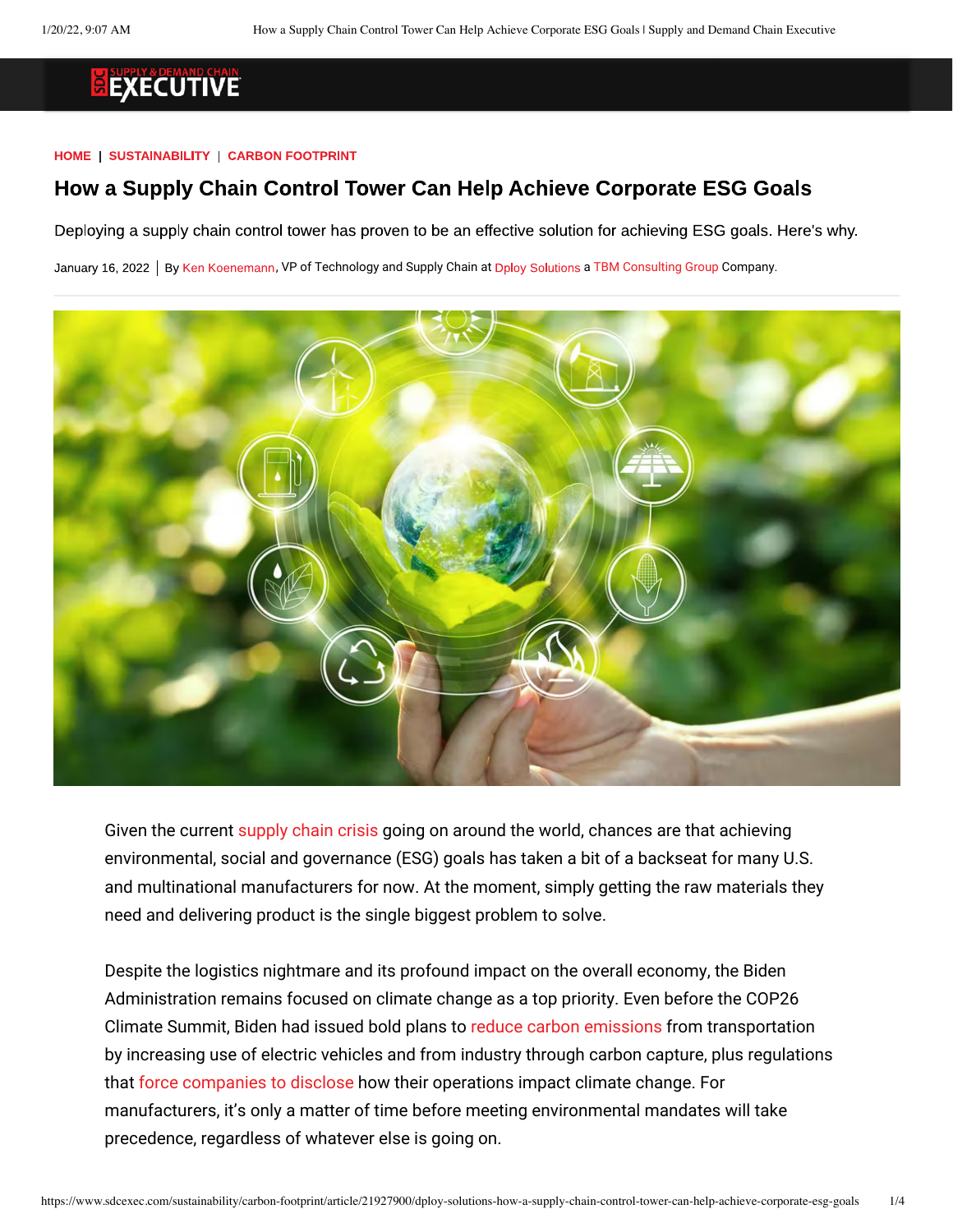In addition to mandates, consumer sentiment and public demand are forcing companies to make ESG goals a higher priority. Studies show that [80% of consumers want more sustainable products](https://www.businessnewsdaily.com/15087-consumers-want-sustainable-products.html), and [want to buy from companies](https://hbr.org/2019/06/research-actually-consumers-do-buy-sustainable-products) with sustainable business practices, which include emphasis on human rights and social issues across the supply chain, in addition to environmental concerns.

This confluence of pressures means that companies really can't afford to wait. Even with logistics issues wreaking havoc on the supply chai[n, now is the time](https://www.environmentalleader.com/2021/04/why-corporate-esg-goals-are-now-a-necessity-a-qa-with-kathy-alsegaf-of-deloitte/) to implement strategies to meet ESG goals before policy and public pressure make it impossible to remain competitive.

Deploying a supply chain control tower has proven to be an effective solution for achieving ESG goals. By providing a real-time method for monitoring, measuring and reporting on key ESG metrics from across the entire supply chain, a supply chain control tower gives companies broad visibility into their ESG performance so they can make decisions and adjustments to optimize operations. Here are just a few examples.

**1. Map the shortest routes to limit transportation emissions.** According to an EPA analysis, over [75% of greenhouse gas emissions associated within a number of industry sectors comes from](https://www.epa.gov/sites/default/files/2015-07/documents/managing_supplychain_ghg.pdf)  [their supply chain,](https://www.epa.gov/sites/default/files/2015-07/documents/managing_supplychain_ghg.pdf) so identifying the shortest routes to minimize travel can make a big dent in lowering emissions. By using a supply chain control tower to tie into freight carrier systems, companies can look at alternative routes for oceanic shipping and even onshore trucking to minimize travel.

**2. Consider different modes of transportation.** Medium- and heavy-duty trucks, like the millions of semis that haul most of the freight in the United States, account for nearly [one-fourth of all](https://www.epa.gov/greenvehicles/fast-facts-transportation-greenhouse-gas-emissions)  [greenhouse gas emissions in the transportation sector.](https://www.epa.gov/greenvehicles/fast-facts-transportation-greenhouse-gas-emissions) Meanwhile, aircraft and rail produce only 10% and 2%, respectively.

With a supply chain control tower, companies can look at alternative modes like planes and trains to make the long haul and use trucks only for last-mile delivery to reduce emissions. The control tower provides visibility across multiple modes of transportation to help companies make those decisions based on real-time data.

**3. View the sustainability ranking of suppliers.** You could be doing really well in your own operations—moving product on electric trucks, recycling, reducing energy consumption and improving working conditions. But, if you're buying from China, where there are no regulations on emissions or employment, it could essentially negate all your domestic efforts.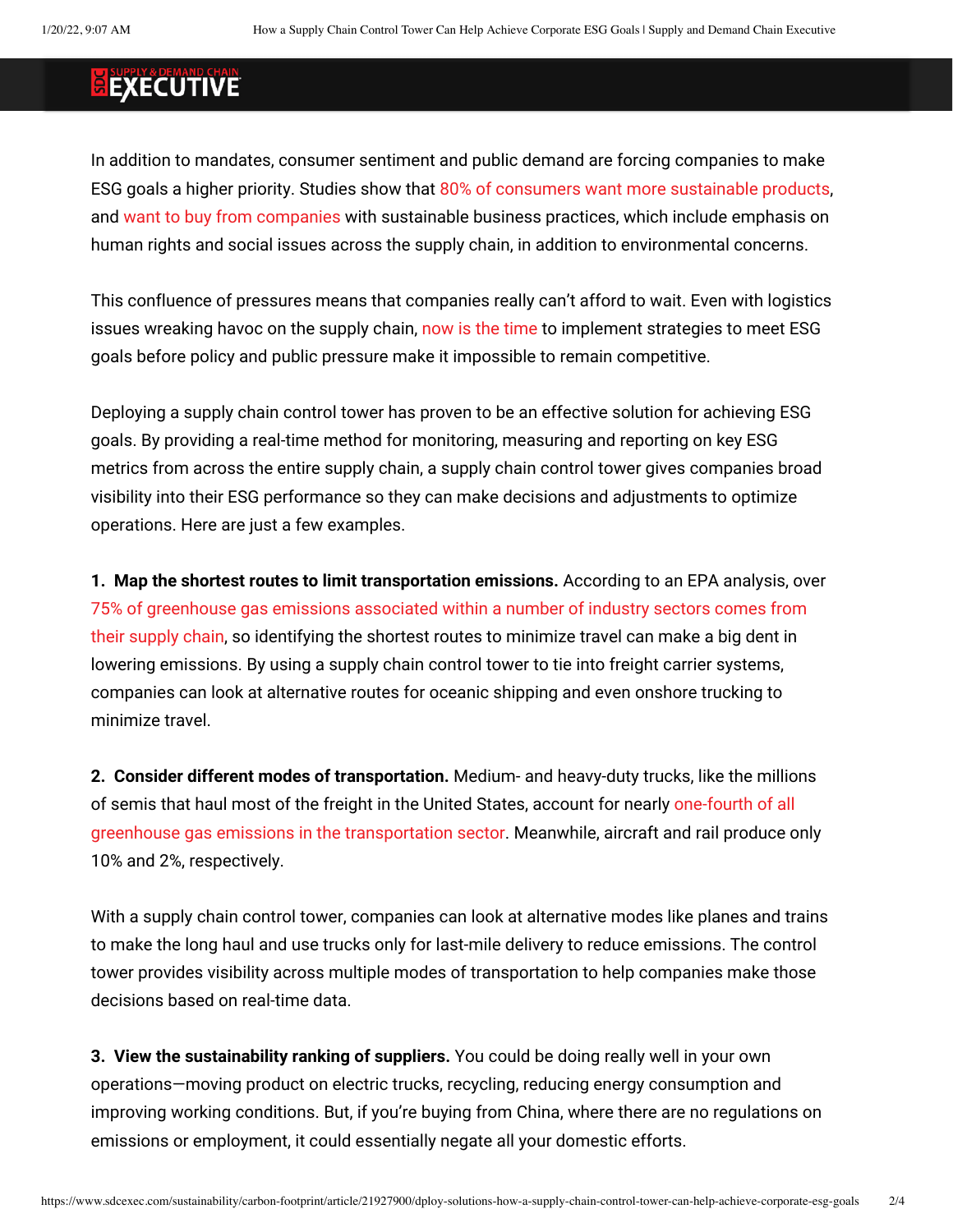By requiring suppliers to report on ESG metrics through a supply chain control tower as part of their supplier agreement, companies can better understand where their most sustainable sources are and make appropriate decisions. For example, if a supplier in Mexico outperforms one in China on emissions and recycling, the supply chain control tower provides clear data to make the case for shifting production to meet ESG goals.

Admittedly, implementing some of these ESG initiatives could be a challenge even with the best supply chain control tower technology in place without the right preparation. That's especially true when dealing with countries with far fewer regulations and incentives to comply with the higher standards of the U.S. government and consumers.

To get started, here are three practical steps manufacturers can take to prepare.

**1. Decide which metrics to measure.** The metrics that matter may differ from one organization to another, but in general, ESG goals around recycling and waste, electricity/water consumption and CO2 emissions are a good place to start. They're relatively easy to measure with hard data, and there's a good chance your suppliers may already be monitoring them.

**2. Figure out to measure those metrics.** The reality is that digital measurement tools like a supply chain control tower must be the standard. Your suppliers may have never even thought about measuring all of this, or on the other hand, have their own regulatory issues to deal with. Adding manual or paper-based reporting to their task list likely won't win their favor. Instead, giving them sleek digital tools that integrate with their own existing technologies can go a long way toward convincing them to participate.

Consider using tools like a web crawler or Google Alerts to stay informed about suppliers from news, industry trades and other third-party sources. This can give you an external view of how things are going to validate and bolster internal data.

**3. Devise a strategy to get buy-in from suppliers.** Getting suppliers onboard could be a tough sell, especially if what's important in your part of the world isn't important in theirs. In a competitive marketplace, extreme measures, like making sustainable practices a requirement to do business